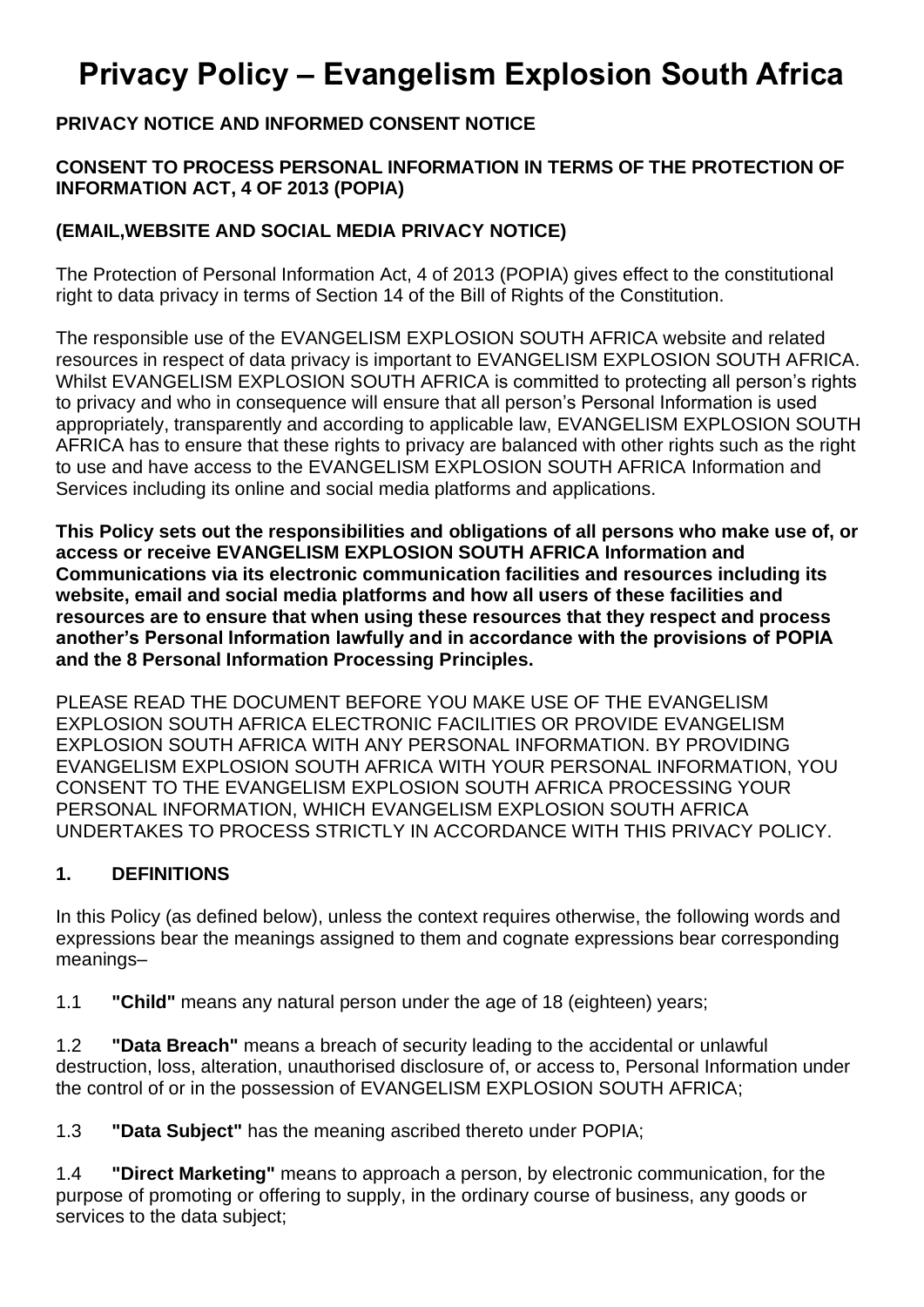1.5 **"Direct Marketer"** means a supplier who employs Direct Marketing as an advertising mechanism;

1.6 **"Employees"** means any employee of EVANGELISM EXPLOSION SOUTH AFRICA;

1.7 **"Government"** means the Government of the Republic of South Africa;

1.8 **"EVANGELISM EXPLOSION SOUTH AFRICA"** means Evangelism Explosion South Africa Reg. No 032-921-NPO. An association not for gain Incorporated under section 21. 318 Heckroodt, Villieria, Pretoria, Gauttng, South Africa.

1.9 **"Operator"** means a person or entity who Processes Personal Information for a Responsible Party in terms of a contract or mandate, without coming under the direct authority of that Responsible Party;

1.10 **"PAIA"** means the Promotion of Access to Information Act, No 2 of 2000;

1.11 **"Personal Information"** has the meaning ascribed thereto under POPIA and specifically includes any form of information that can be used to identify a Data Subject;

1.12 **"Policy"** means this Privacy Policy;

1.13 **"POPIA"** means the Protection of Personal Information Act No. 4 of 2013;

1.14 **"Processing"** has the meaning ascribed thereto under POPIA. "Process" has a corresponding meaning;

1.15 **"Regulator"** means the Information Regulator established in terms of POPIA;

1.16 **"Responsible Party"** means a public or private body or any other person which alone or in conjunction with others, determines the purpose of and means for Processing Personal Information;

1.17 **"Special Personal Information"** means Personal Information concerning a Data Subject's religious or philosophical beliefs, race or ethnic origin, trade union membership, political opinions, health, sexual life, biometric information or criminal behaviour; and

1.18 **"Third Party"** means any independent contractor, agent, consultant, sub-contractor or other representative of EVANGELISM EXPLOSION SOUTH AFRICA.

## **2. PURPOSE OF THIS POLICY**

2.1 The purpose of this Policy is to inform Data Subjects about how EVANGELISM EXPLOSION SOUTH AFRICA Processes their Personal Information.

2.2 EVANGELISM EXPLOSION SOUTH AFRICA, in its capacity as Responsible Party (and/or Operator, where applicable), shall strive to observe, and comply with its obligations under POPIA as well as accepted information protection principles, practices and guidelines when it Processes Personal Information from or in respect of a Data Subject.

2.3 This Policy applies to Personal Information collected by EVANGELISM EXPLOSION SOUTH AFRICA in connection with the products and services which EVANGELISM EXPLOSION SOUTH AFRICA provides. This includes information collected directly from you as a Data Subject, as well as information we collect indirectly though our service providers who collect your information on our behalf.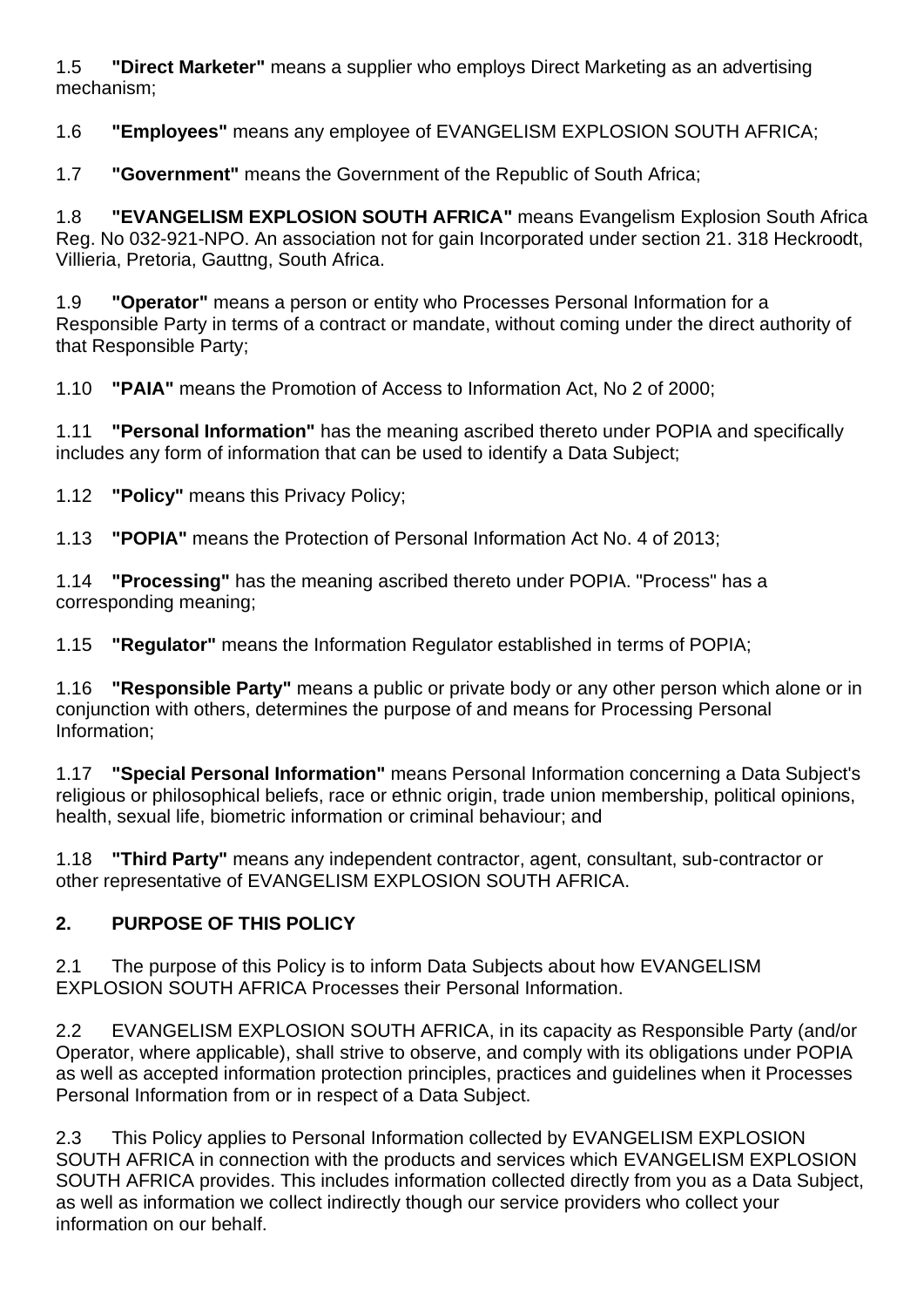2.4 This Privacy Policy does not apply to the information practices of Third Party companies who we may engage with in relation to our business operations (including, without limitation, their websites, platforms and/or applications) which we do not own or control; or individuals that EVANGELISM EXPLOSION SOUTH AFRICA does not manage or employ. These Third Party sites may have their own privacy policies and terms and conditions and we encourage you to read them before using them.

# **3. PROCESS OF COLLECTING PERSONAL INFORMATION**

3.1 EVANGELISM EXPLOSION SOUTH AFRICA collects Personal Information directly from Data Subjects as and when required for a defined purpose, unless an exception is applicable (such as, for example, where the Data Subject has made the Personal Information public or the Personal Information is contained in or derived from a public record).

3.2 EVANGELISM EXPLOSION SOUTH AFRICA will always collect Personal Information in a fair, lawful and reasonable manner to ensure that it protects the Data Subject's privacy and will Process the Personal Information based on legitimate grounds in a manner that does not adversely affect the Data Subject in question.

3.3 EVANGELISM EXPLOSION SOUTH AFRICA often collects Personal Information directly from the Data Subject and/or in some cases, from Third Parties. Where EVANGELISM EXPLOSION SOUTH AFRICA obtains Personal Information from Third Parties, EVANGELISM EXPLOSION SOUTH AFRICA will ensure that it obtains the consent of the Data Subject to do so or will only Process the Personal Information without the Data Subject's consent where EVANGELISM EXPLOSION SOUTH AFRICA is permitted to do so in terms of clause 3.1 above or the applicable law.

3.4 An example of such Third Parties includes: (i) recruitment agencies; (ii) other companies providing services to EVANGELISM EXPLOSION SOUTH AFRICA; and (iii) where EVANGELISM EXPLOSION SOUTH AFRICA makes use of publicly available sources of information (e.g. the Companies and Intellectual Property Commission, an agency of the Department of Trade and Industry in South Africa (CIPC)).

## **4. LAWFUL PROCESSING OF PERSONAL INFORMATION**

4.1 Where EVANGELISM EXPLOSION SOUTH AFRICA is the Responsible Party, it will only Process a Data Subject's Personal Information (other than for Special Personal Information) where;

4.1.1 consent of the Data Subject (or a competent person, where the Data Subject is a Child) is obtained;

4.1.2 Processing is necessary to carry out the actions for conclusion of a contract to which a Data Subject is party;

4.1.3 Processing complies with an obligation imposed by law on EVANGELISM EXPLOSION SOUTH AFRICA;

4.1.4 Processing protects a legitimate interest of the Data Subject; and/or;

4.1.5 Processing is necessary for pursuing the legitimate interests of EVANGELISM EXPLOSION SOUTH AFRICA or of a third party to whom the information is supplied.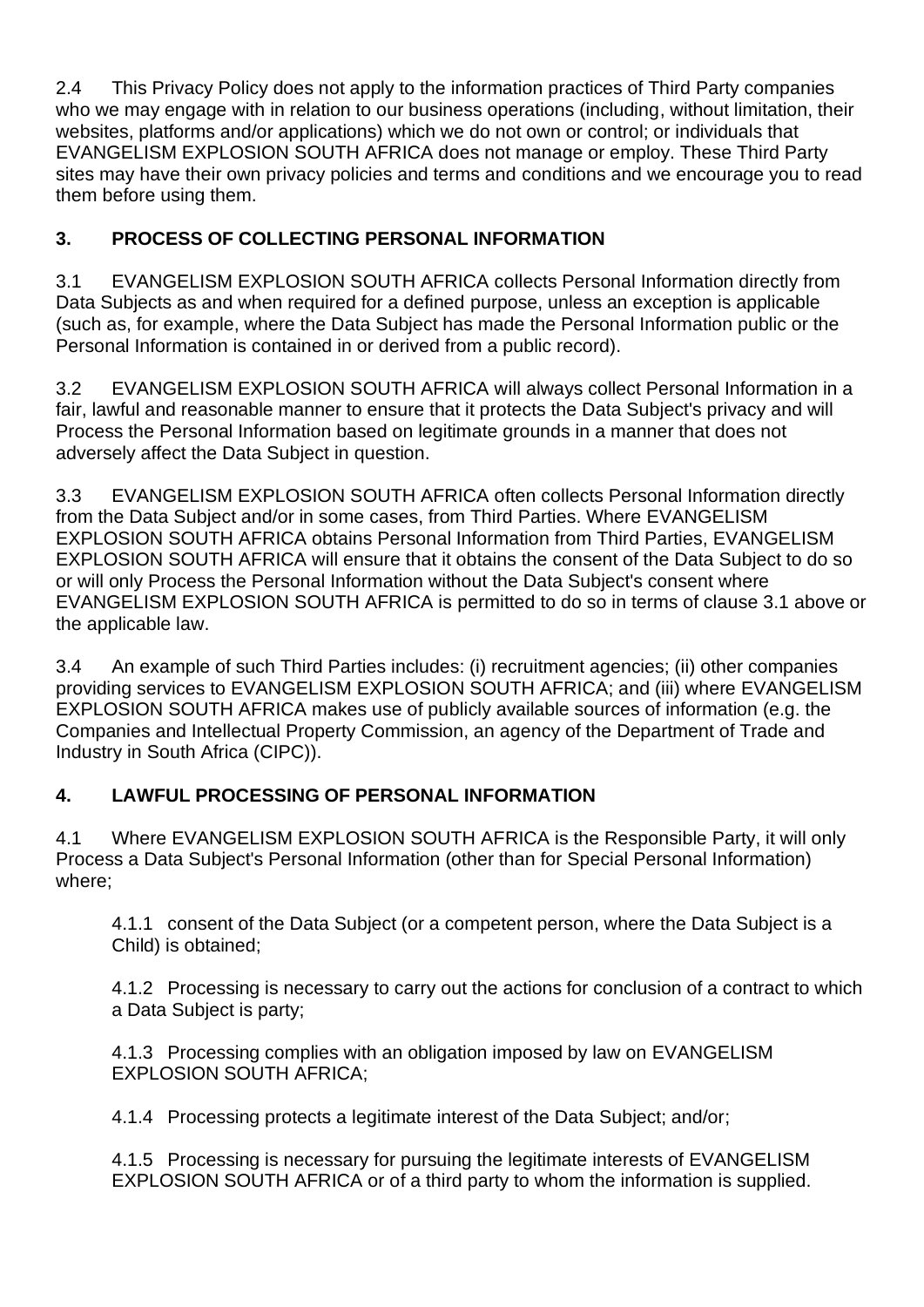4.2 EVANGELISM EXPLOSION SOUTH AFRICA will only Process Personal Information where one of the legal bases referred to in paragraph 4.1 above are present.

4.3 EVANGELISM EXPLOSION SOUTH AFRICA will make the manner and reason for which the Personal Information will be Processed clear to the Data Subject.

4.4 Where EVANGELISM EXPLOSION SOUTH AFRICA is relying on a Data Subject's consent as the legal basis for Processing Personal Information, the Data Subject may withdraw his/her/its consent or may object to EVANGELISM EXPLOSION SOUTH AFRICA Processing of the Personal Information at any time. However, this will not affect the lawfulness of any Processing carried out prior to the withdrawal of consent or any Processing justified by any other legal ground provided under POPIA.

4.5 If the consent is withdrawn or if there is otherwise a justified objection against the use or the Processing of such Personal Information, EVANGELISM EXPLOSION SOUTH AFRICA will ensure that the Personal Information is no longer Processed.

## **5. SPECIAL PERSONAL INFORMATION AND PERSONAL INFORMATION OF CHILDREN**

5.1 Special Personal Information is sensitive Personal Information of a Data Subject and EVANGELISM EXPLOSION SOUTH AFRICA acknowledges that it will generally not Process Special Personal Information unless;

5.1.1 Processing is carried out in accordance with the Data Subject's consent;

5.1.2 Processing is necessary for the establishment, exercise or defence of a right or obligation in law;

5.1.3 Processing is for historical, statistical or research purposes, subject to stipulated safeguards;

5.1.4 information has deliberately been made public by the Data Subject; or

5.1.5 specific authorisation applies in terms of POPIA.

5.2 EVANGELISM EXPLOSION SOUTH AFRICA acknowledges that it may not Process any Personal Information concerning a Child and will only do so where it has obtained the consent of the parent or guardian of that Child or where it is permitted to do so in accordance with applicable laws.

## **6. PURPOSE FOR PROCESSING PERSONAL INFORMATION**

6.1 EVANGELISM EXPLOSION SOUTH AFRICA understands its obligation to make Data Subjects aware of the fact that it is Processing their Personal Information and inform them of the purpose for which EVANGELISM EXPLOSION SOUTH AFRICA Processes such Personal Information.

6.2 EVANGELISM EXPLOSION SOUTH AFRICA will only Process a Data Subject's Personal Information for a specific, lawful and clear purpose (or for specific, lawful and clear purposes) and will ensure that it makes the Data Subject aware of such purpose(s) as far as possible.

6.3 It will ensure that there is a legal basis for the Processing of any Personal Information. Further, EVANGELISM EXPLOSION SOUTH AFRICA will ensure that Processing will relate only to the purpose for and of which the Data Subject has been made aware (and where relevant, consented to) and will not Process any Personal Information for any other purpose(s).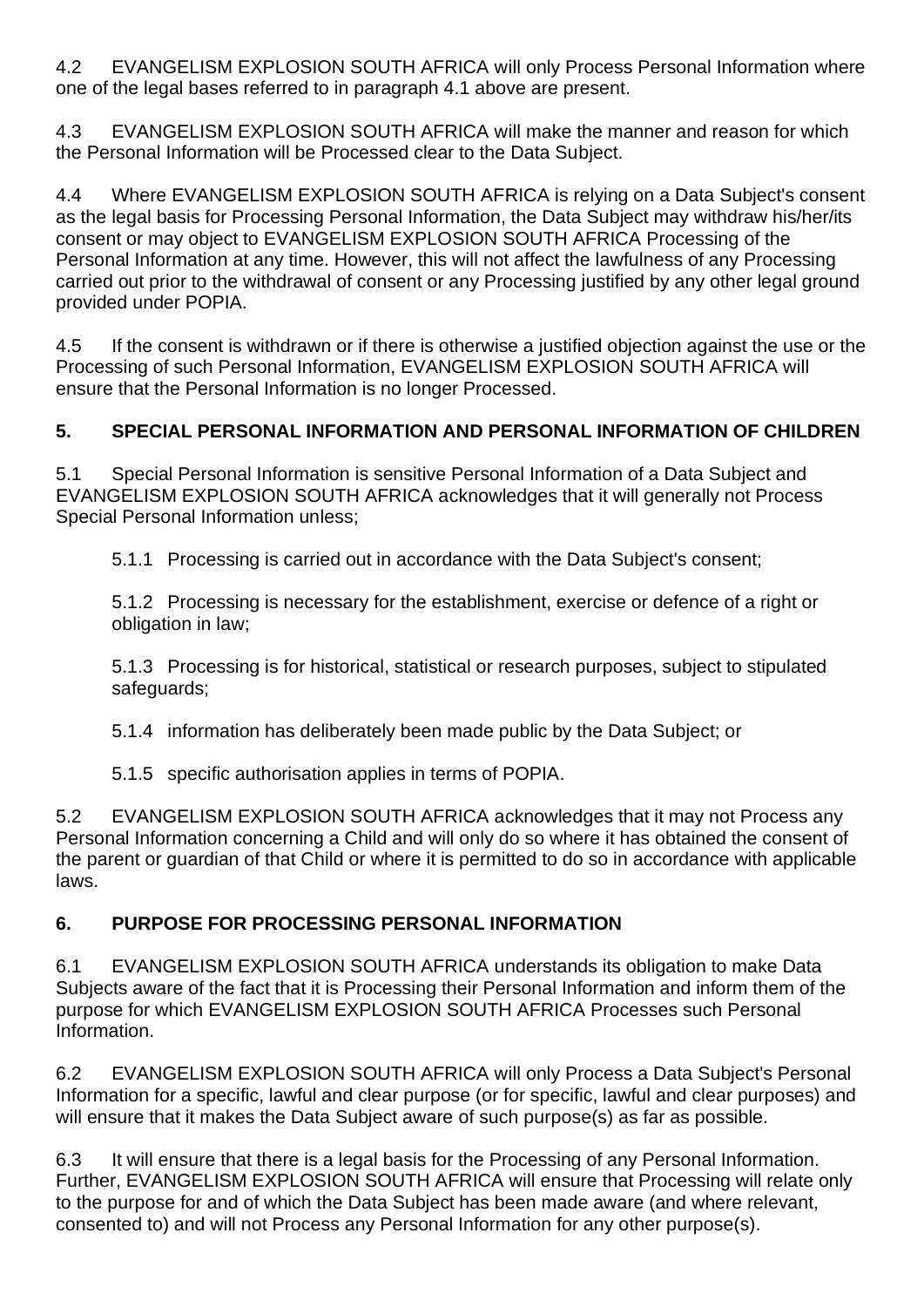6.4 EVANGELISM EXPLOSION SOUTH AFRICA will generally use Personal Information for purposes required to operate and manage its normal operations and these purposes include one or more of the following non-exhaustive purposes;

6.4.1 for the purposes of providing its products or services to customers and where relevant, for purposes of doing appropriate customer onboarding and credit vetting

6.4.2 for purposes of onboarding suppliers or service providers as approved suppliers/service providers of EVANGELISM EXPLOSION SOUTH AFRICA. For this purpose, EVANGELISM EXPLOSION SOUTH AFRICA will also Process a service provider's/supplier's Personal Information for purposes of performing the necessary due diligence checks;

6.4.3 as part of the "Know Your Customer" / "KYC" process as per the requirements of the Financial Intelligence Centre Act, No. 38 of 2001;

6.4.4 generally for procurement and supply purposes;

6.4.5 or purposes of monitoring the use of EVANGELISM EXPLOSION SOUTH AFRICA electronic systems and online platforms by Data Subjects. EVANGELISM EXPLOSION SOUTH AFRICA will, from time to time, engage third party service providers (who will Process the Data Subject's Personal Information on behalf of EVANGELISM EXPLOSION SOUTH AFRICA) to facilitate this;

6.4.6 for purposes of preventing, discovering and investigating violations of this Policy, the applicable law and other EVANGELISM EXPLOSION SOUTH AFRICA policies;

6.4.7 in connection with the execution of payment processing functions, including payment of EVANGELISM EXPLOSION SOUTH AFRICA suppliers'/service providers' invoices;

6.4.8 for employment-related purposes such as recruiting staff, administering payroll, background checks, etc.;

6.4.9 in connection with internal audit purposes (i.e. ensuring that the appropriate internal controls are in place in order to mitigate the relevant risks, as well as to carry out any investigations where this is required);

6.4.10 in connection with external audit purposes. For this purpose, EVANGELISM EXPLOSION SOUTH AFRICA engages external service providers and, in so doing, shares Personal Information of the Data Subjects with third parties;

6.4.11 for company secretarial related purposes. For this purpose, EVANGELISM EXPLOSION SOUTH AFRICA will, from time to time, collect information relating to Data Subjects from third parties such as the Companies and Intellectual Property Commission, an agency of the Department of Trade and Industry in South Africa

6.4.12 or such other purposes to which the Data Subject may consent from time to time;

6.4.13 for such other purposes as authorised in terms of applicable law; and

6.4.14 to comply with any applicable law or any query from Government authorities, including any regulatory authority that has authority over EVANGELISM EXPLOSION SOUTH AFRICA.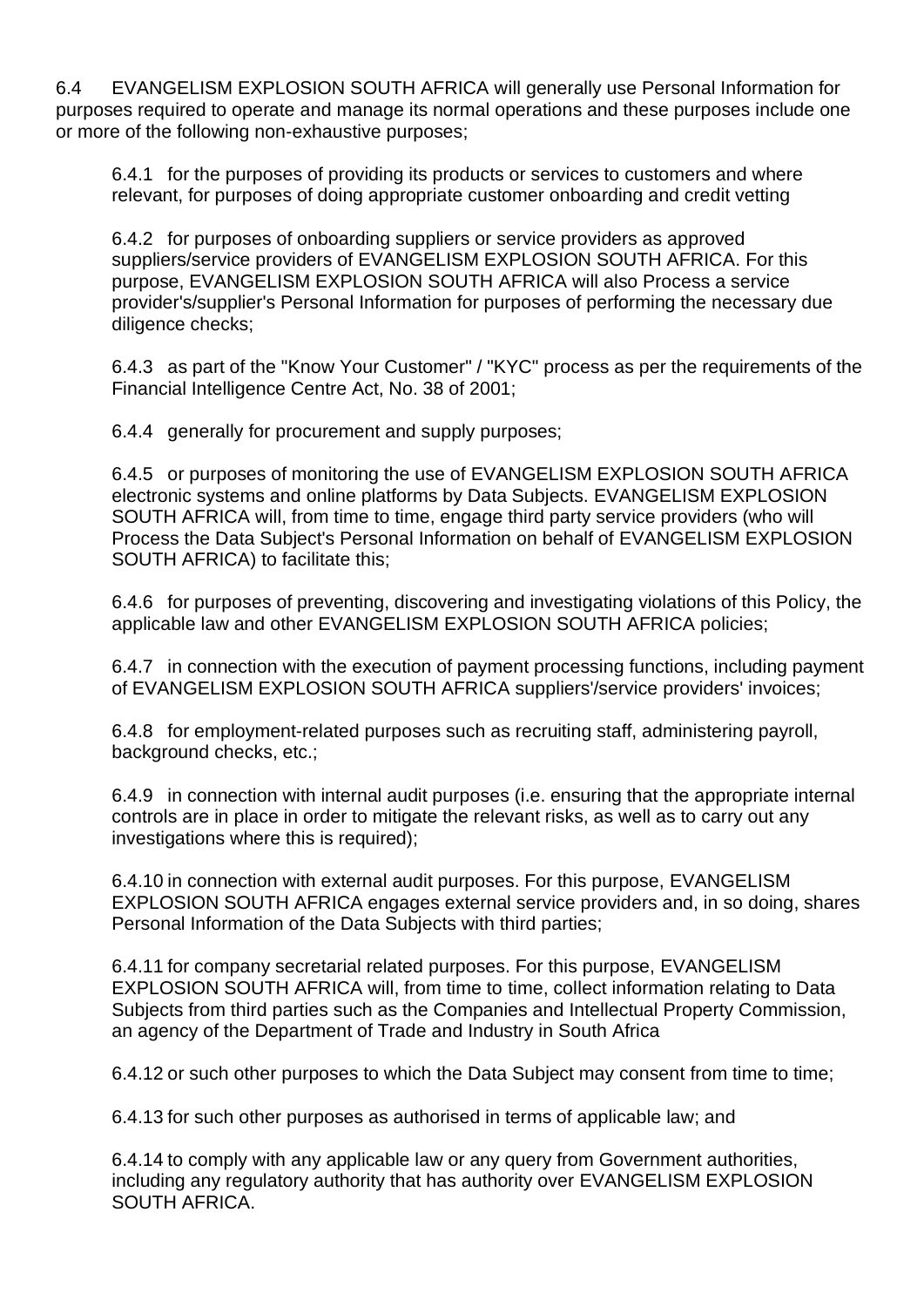#### **7. KEEPING PERSONAL INFORMATION ACCURATE**

7.1 EVANGELISM EXPLOSION SOUTH AFRICA will take reasonable steps to ensure that all Personal Information is kept as accurate, complete and up to date as reasonably possible depending on the purpose for which Personal Information is collected or further processed.

7.2 EVANGELISM EXPLOSION SOUTH AFRICA may not always expressly request the Data Subject to verify and update his/her/its Personal Information unless this process is specifically necessary.

7.3 EVANGELISM EXPLOSION SOUTH AFRICA, however, expects that the Data Subject will notify EVANGELISM EXPLOSION SOUTH AFRICA from time to time in writing of any updates required in respect of his/her/its Personal Information.

#### **8. STORAGE AND PROCESSING OF PERSONAL INFORMATION BY EVANGELISM EXPLOSION SOUTH AFRICA AND THIRD PARTY SERVICE PROVIDERS**

8.1 EVANGELISM EXPLOSION SOUTH AFRICA may store your Personal Information in hardcopy format and/or in electronic format using EVANGELISM EXPLOSION SOUTH AFRICA own secure on-site servers or other internally hosted technology. Your Personal Information may also be stored by Third Parties, via cloud services or other technology, with whom EVANGELISM EXPLOSION SOUTH AFRICA has contracted with, to support EVANGELISM EXPLOSION SOUTH AFRICA operations as a non-profit company.

8.2 EVANGELISM EXPLOSION SOUTH AFRICA Third Party service providers, including data storage and processing providers, may from time to time also have access to a Data Subject's Personal Information in connection with purposes for which the Personal Information was initially collected to be Processed.

8.3 EVANGELISM EXPLOSION SOUTH AFRICA will ensure that such Third Party service providers will Process the Personal Information in accordance with the provisions of this Policy, all other relevant internal policies and procedures and POPIA.

8.4 These Third Parties do not use or have access to the Data Subject's Personal Information other than for purposes specified by EVANGELISM EXPLOSION SOUTH AFRICA, and EVANGELISM EXPLOSION SOUTH AFRICA requires such parties to employ at least the same level of security that EVANGELISM EXPLOSION SOUTH AFRICA uses to protect the Data Subject's personal data.

8.5 Your Personal Information may be Processed in South Africa or another country where EVANGELISM EXPLOSION SOUTH AFRICA, its affiliates and their Third Party service providers maintain servers and facilities and EVANGELISM EXPLOSION SOUTH AFRICA will take steps, including by way of contracts, to ensure that it continues to be protected, regardless of its location, in a manner consistent with the standards of protection required under applicable law, including POPIA

# **9 PERSONAL INFORMATION FOR DIRECT MARKETING PURPOSES**

9.1 To the extent that EVANGELISM EXPLOSION SOUTH AFRICA acts in its capacity as a Direct Marketer, it shall strive to observe, and comply with its obligations under POPIA when implementing principles and practices in relation to Direct Marketing.

9.2 EVANGELISM EXPLOSION SOUTH AFRICA acknowledges that it may only use Personal Information to contact the Data Subject for purposes of Direct Marketing from time to time where it is permissible to do so.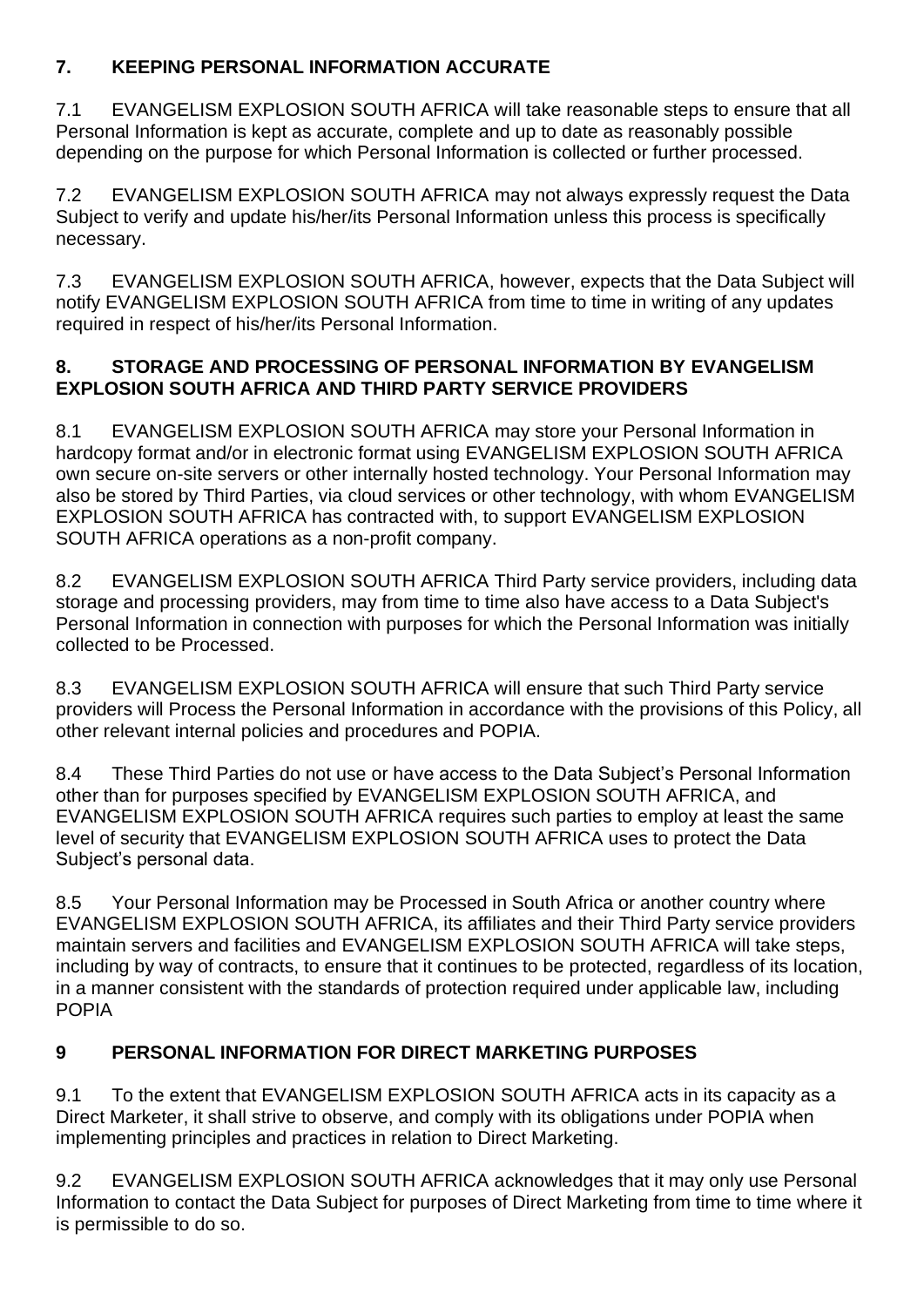9.3 It may use Personal Information to contact any Data Subject and/or market EVANGELISM EXPLOSION SOUTH AFRICA services directly to the Data Subject(s) if the Data Subject is one of EVANGELISM EXPLOSION SOUTH AFRICA existing clients, the Data Subject has requested to receive marketing material from EVANGELISM EXPLOSION SOUTH AFRICA or EVANGELISM EXPLOSION SOUTH AFRICA has the Data Subject's consent to market its services directly to the Data Subject.

9.4 If the Data Subject is an existing client, EVANGELISM EXPLOSION SOUTH AFRICA will only use his/her/its Personal Information if it has obtained the Personal Information through the provision of a service to the Data Subject and only in relation to similar services to the ones EVANGELISM EXPLOSION SOUTH AFRICA previously provided to the Data Subject.

9.5 EVANGELISM EXPLOSION SOUTH AFRICA will ensure that a reasonable opportunity is given to the Data Subject to object to the use of their Personal Information for EVANGELISM EXPLOSION SOUTH AFRICA marketing purposes when collecting the Personal Information and on the occasion of each communication to the Data Subject for purposes of Direct Marketing.

9.6 EVANGELISM EXPLOSION SOUTH AFRICA will not use your Personal Information to send you marketing materials if you have requested not to receive them. If you request that we stop Processing your Personal Information for marketing purposes, EVANGELISM EXPLOSION SOUTH AFRICA shall do so. We encourage that such requests to opt-out of marketing be made via forms and links provided for that purpose in the marketing materials sent to you.

#### **10. RETENTION OF PERSONAL INFORMATION**

10.1 EVANGELISM EXPLOSION SOUTH AFRICA may keep records of the Personal Information, correspondence, or comments it has collected in an electronic or hardcopy file format.

10.2 In terms of POPIA, EVANGELISM EXPLOSION SOUTH AFRICA may not retain Personal Information for a period longer than is necessary to achieve the purpose for which it was collected or processed and is required to delete, destroy (in such a way that it cannot be reconstructed) or de-identify the information as soon as is reasonably practicable once the purpose has been achieved. This prohibition will not apply in the following circumstances;

10.2.1 where the retention of the record is required or authorised by law or by any Government authority;

10.2.2 EVANGELISM EXPLOSION SOUTH AFRICA requires the record to fulfil its lawful functions or activities;

10.2.3 retention of the record is required by a contract between the parties thereto;

10.2.4 the Data Subject (or competent person, where the Data Subject is a Child) has consented to such longer retention; or

10.2.5 the record is retained for historical, research, archival or statistical purposes provided safeguards are put in place to prevent use for any other purpose. Accordingly, EVANGELISM EXPLOSION SOUTH AFRICA will, subject to the exceptions noted in this Policy, retain Personal Information for as long as necessary to fulfil the purposes for which that Personal Information was collected and/or as permitted or required by applicable law.

10.3 Where EVANGELISM EXPLOSION SOUTH AFRICA retains Personal Information for longer periods for statistical, historical, archival or research purposes, EVANGELISM EXPLOSION SOUTH AFRICA will ensure that appropriate safeguards have been put in place to ensure that all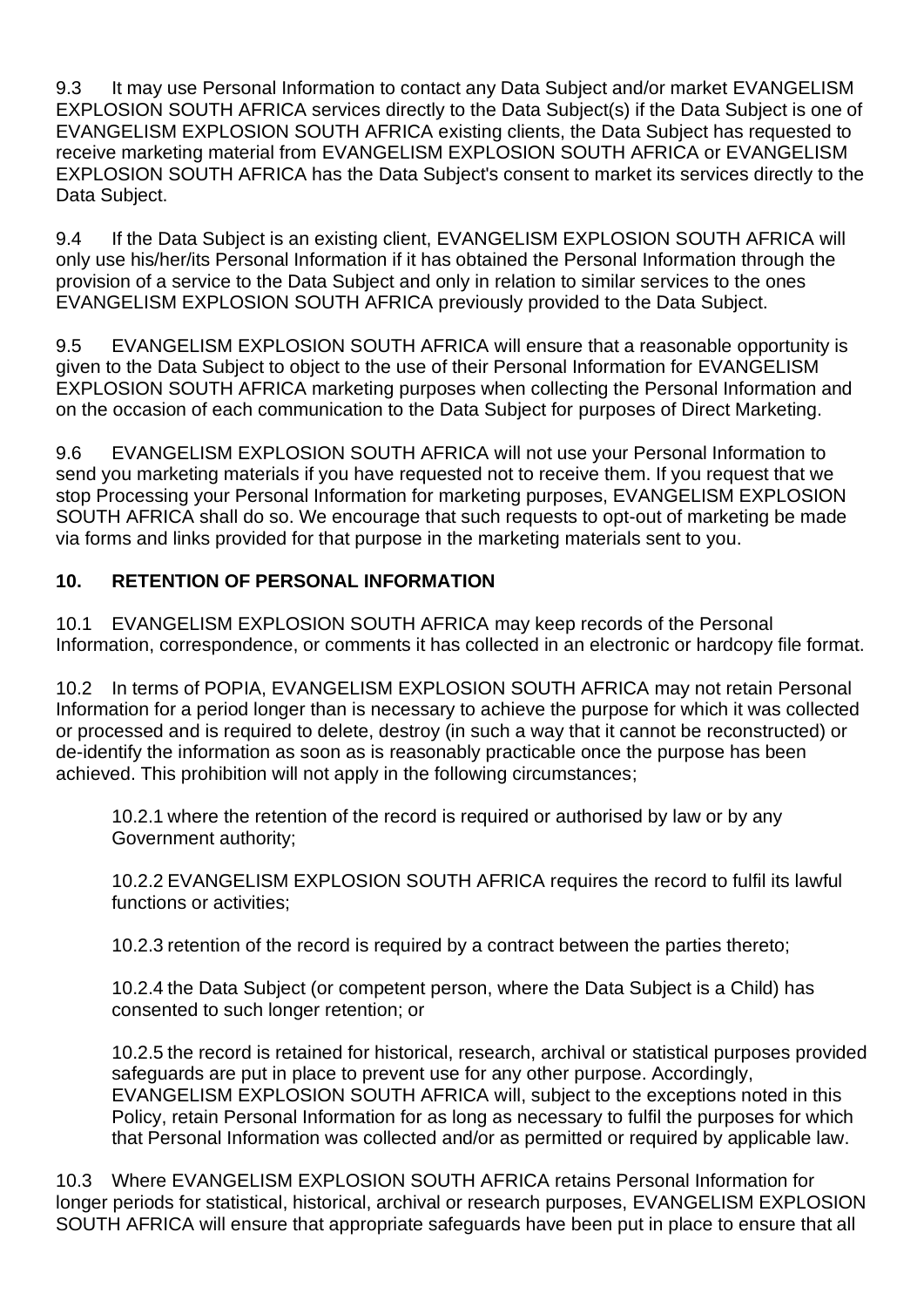recorded Personal Information will continue to be Processed in accordance with this Policy and applicable laws.

10.4 Once the purpose for which the Personal Information was initially collected and Processed no longer applies or becomes obsolete, EVANGELISM EXPLOSION SOUTH AFRICA will ensure that the Personal Information is deleted, destroyed or de-identified sufficiently so that a person cannot re-identify such Personal Information. In instances where we de-identify your Personal Information, EVANGELISM EXPLOSION SOUTH AFRICA may use such de-identified information indefinitely.

## **11. FAILURE TO PROVIDE PERSONAL INFORMATION**

11.1 Should EVANGELISM EXPLOSION SOUTH AFRICA need to collect Personal Information by law or under its obligations as an employer or product or service provider, and you fail to provide the Personal Information when requested, we may be unable to perform our duties as an employer, in terms of the applicable law or in terms of providing the product to you.

11.2 Should EVANGELISM EXPLOSION SOUTH AFRICA need to collect Personal Information for any of the purposes set out in clause 11.1 and you fail to provide the Personal Information when requested, your failure to provide such Personal Information may have negative consequences, including that EVANGELISM EXPLOSION SOUTH AFRICA may not be able to effectively perform its obligations as an employer (where EVANGELISM EXPLOSION SOUTH AFRICA needs to Process your Personal Information in order to perform its obligations as an employer) or product or service provider (where EVANGELISM EXPLOSION SOUTH AFRICA needs to Process your Personal Information in order to provide you with its products or services), have to decline to receive the relevant services from you as a supplier, and you will be notified where this is the case.

## **12. SAFE-KEEPING OF PERSONAL INFORMATION**

12.1 EVANGELISM EXPLOSION SOUTH AFRICA shall preserve the security of Personal Information and, in particular, prevent its alteration, loss and damage, or access by non-authorised third parties.

12.2 EVANGELISM EXPLOSION SOUTH AFRICA will ensure the security and integrity of Personal Information in its possession or under its control with appropriate, reasonable technical and organisational measures to prevent loss, unlawful access and unauthorised destruction of Personal Information.

12.3 EVANGELISM EXPLOSION SOUTH AFRICA has implemented physical, organisational, contractual and technological security measures (having regard to generally accepted information security practices or industry specific requirements or professional rules) to keep all Personal Information secure, including measures protecting any Personal Information from loss or theft, and unauthorised access, disclosure, copying, use or modification. Further, EVANGELISM EXPLOSION SOUTH AFRICA maintains and regularly verifies that the security measures are effective and regularly updates same in response to new risks.

## **13. BREACHES OF PERSONAL INFORMATION**

13.1 A Data Breach refers to any incident in terms of which reasonable grounds exist to believe that the Personal Information of a Data Subject has been accessed or acquired by any unauthorised person.

13.2 A Data Breach can happen for many reasons, which include: (a) loss or theft of data or equipment on which Personal Information is stored; (b) inappropriate access controls allowing unauthorised use; (c) equipment failure; (d) human error; (e) unforeseen circumstances, such as a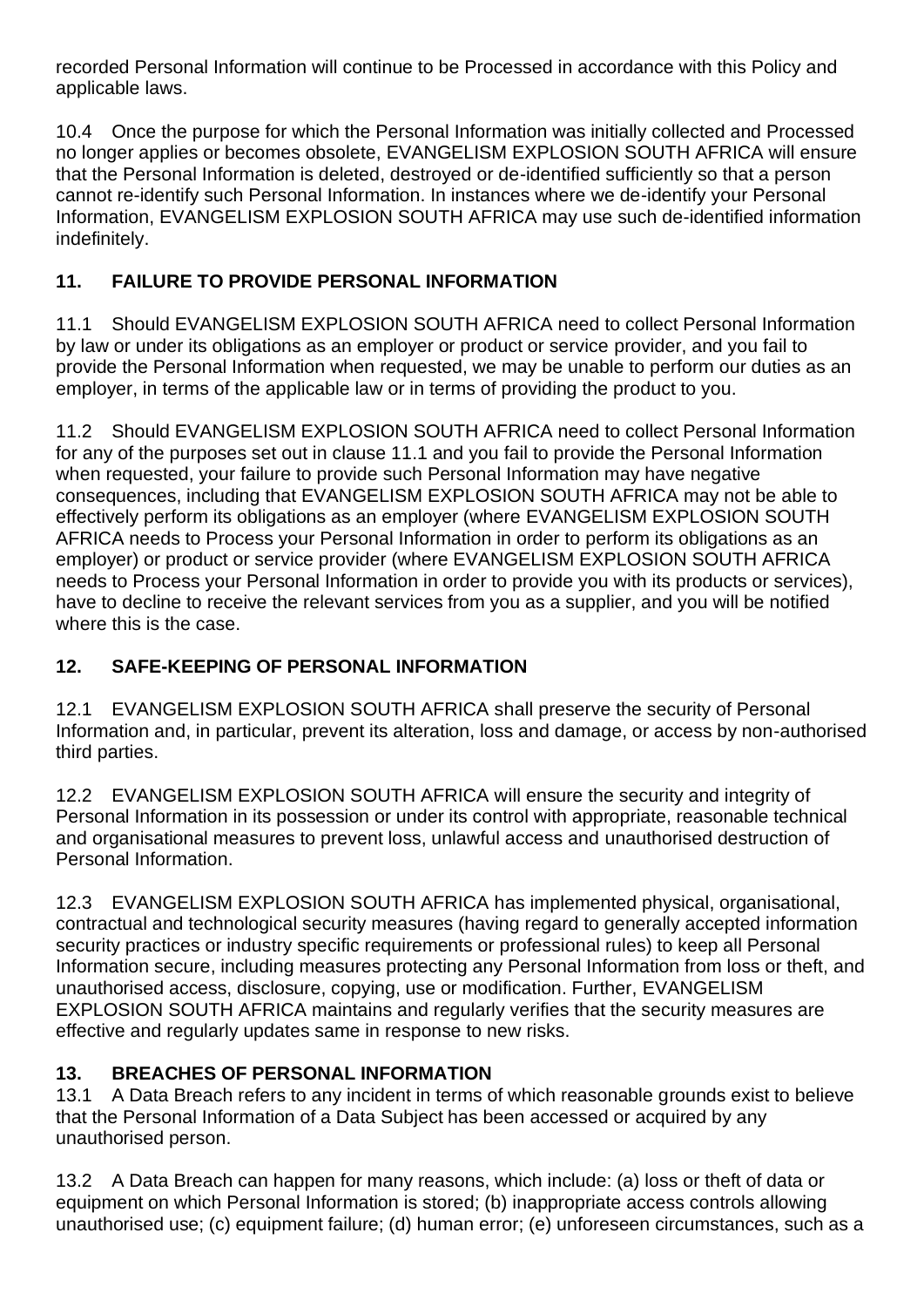fire or flood; (f) deliberate attacks on systems, such as hacking, viruses or phishing scams; and/or (g) alteration of Personal Information without permission and loss of availability of Personal Information.

13.3 EVANGELISM EXPLOSION SOUTH AFRICA will address any Data Breach in accordance with the terms of POPIA.

13.4 EVANGELISM EXPLOSION SOUTH AFRICA will notify the Regulator and the affected Data Subject (unless the applicable law or a Government authority requires that we delay notification to the Data Subject) in writing in the event of a Data Breach (or a reasonable belief of a Data Breach) in respect of that Data Subject's Personal Information.

13.5 EVANGELISM EXPLOSION SOUTH AFRICA will provide such notification as soon as reasonably possible after it has become aware of any Data Breach in respect of such Data Subject's Personal Information.

13.6 Where EVANGELISM EXPLOSION SOUTH AFRICA acts as an 'Operator' for purposes of POPIA and should any Data Breach affect the data of Data Subjects whose information EVANGELISM EXPLOSION SOUTH AFRICA Processes as an Operator, EVANGELISM EXPLOSION SOUTH AFRICA shall (in terms of POPIA) notify the relevant Responsible Party immediately where there are reasonable grounds to believe that the Personal Information of relevant Data Subjects has been accessed or acquired by any unauthorised person.

## **14. PROVISION OF PERSONAL INFORMATION TO THIRD PARTY SERVICE PROVIDERS**

14.1 EVANGELISM EXPLOSION SOUTH AFRICA may disclose Personal Information to Third Parties and will enter into written agreements with such Third Parties to ensure that they Process any Personal Information in accordance with the provisions of this Policy, and POPIA.

14.2 EVANGELISM EXPLOSION SOUTH AFRICA notes that such Third Parties may assist EVANGELISM EXPLOSION SOUTH AFRICA with the purposes listed in paragraph 6.3 above – for example, service providers may be used, inter alia;

14.2.1 for data storage;

14.2.2 to assist EVANGELISM EXPLOSION SOUTH AFRICA with auditing processes (external auditors);

14.2.3 for providing outsourced services to EVANGELISM EXPLOSION SOUTH AFRICA, including in respect of its (i) legal, (ii) data storage requirements and (iii) upskilling of its Employees; and/or

14.2.4 to notify the Data Subjects of any pertinent information concerning EVANGELISM EXPLOSION SOUTH AFRICA.

14.3 EVANGELISM EXPLOSION SOUTH AFRICA will disclose Personal Information with the consent of the Data Subject or if EVANGELISM EXPLOSION SOUTH AFRICA is permitted to do so without such consent in accordance with applicable laws.

14.4 Further, EVANGELISM EXPLOSION SOUTH AFRICA may also send Personal Information to a foreign jurisdiction outside of the Republic of South Africa, including for Processing and storage by Third Parties.

14.5 When Personal Information is transferred to a jurisdiction outside of the Republic of South Africa including to any cloud, data centre or server located outside of the South Africa,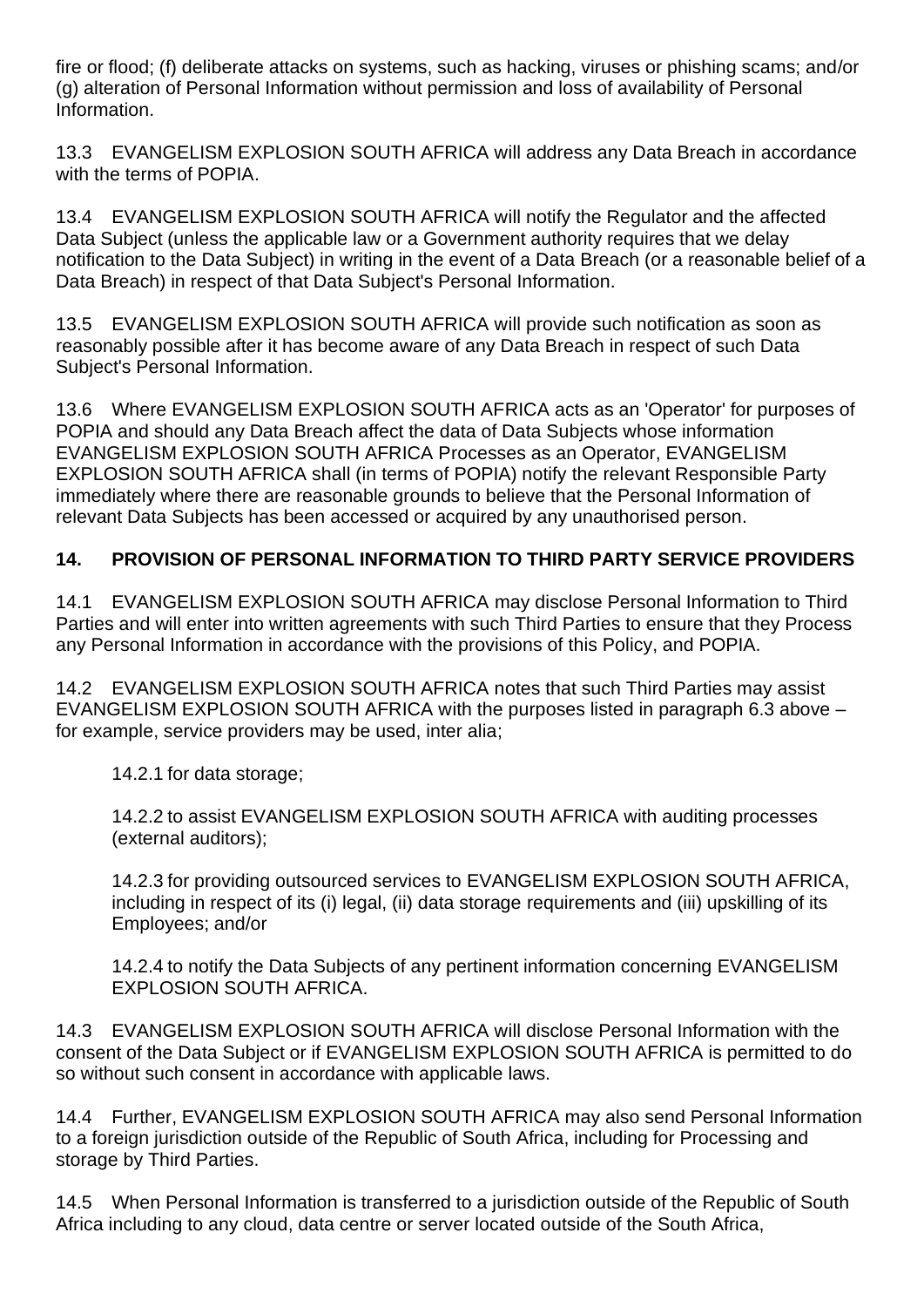EVANGELISM EXPLOSION SOUTH AFRICA will obtain the necessary consent to transfer the Personal Information to such foreign jurisdiction or may transfer the Personal Information where EVANGELISM EXPLOSION SOUTH AFRICA is permitted to do so in accordance with the provisions applicable to cross-border flows of Personal Information under POPIA.

14.6 The Data Subject should also take note that the Processing of Personal Information in a foreign jurisdiction, if and to the extent such Processing does occur, may be subject to the laws of the country in which the Personal Information is held, and may be subject to disclosure to the governments, courts of law, enforcement or regulatory agencies of such other country, pursuant to the laws of such country.

## **15. USE OF WEBSITE COOKIES**

15.1 Our website uses cookies, which are small text files sent by a web server to store on a web browser. They are used to ensure websites function properly, store user preferences when needed and collect anonymous statistics on website usage.

15.2 You may refuse to accept cookies by activating the setting on your browser which allows you to refuse the setting of cookies. However, if you select this setting you may be unable to access certain parts of our website. Unless you have adjusted your browser setting so that it will refuse cookies, our system will issue cookies when you log on to the website. If you accept a "cookie" or fail to deny the use of "cookies", you agree that we may use your personal information collected using "cookies" (subject to the provisions of this Policy). Where you either reject or decline cookies, you are informed that you may not be able to fully experience the interactive features of our website.

#### **16. ACCESS TO PERSONAL INFORMATION**

16.1 POPIA read with the relevant provisions of the Promotion of Access to Information Act, No. 2 of 2000 **("PAIA")** confers certain access rights on Data Subjects. These rights include;

16.1.1 **a right of access:** a Data Subject having provided adequate proof of identity has the right to: (i) request a Responsible Party to confirm whether any Personal Information is held about the Data Subject; and/or (ii) request from a Responsible Party a description of the Personal Information held by the Responsible Party including information about Third Parties who have or have had access to the Personal Information. A Data Subject may request:

16.1.1.1 EVANGELISM EXPLOSION SOUTH AFRICA to confirm, free of charge, whether it holds any Personal Information about him/her/it; and

16.1.1.2 to obtain from EVANGELISM EXPLOSION SOUTH AFRICA the record or description of Personal Information concerning him/her/it and any information regarding the recipients or categories of recipients who have or had access to the Personal Information. Such record or description is to be provided: (a) within a reasonable time; and (b) in a reasonable manner and format and in a form that is generally understandable.

16.1.2 **a right to request correction or deletion:** a Data Subject may also request EVANGELISM EXPLOSION SOUTH AFRICA to;

16.1.2.1 correct or delete Personal Information about the Data Subject in its possession or under its control that is inaccurate, irrelevant, excessive, out of date, incomplete, misleading or obtained unlawfully; or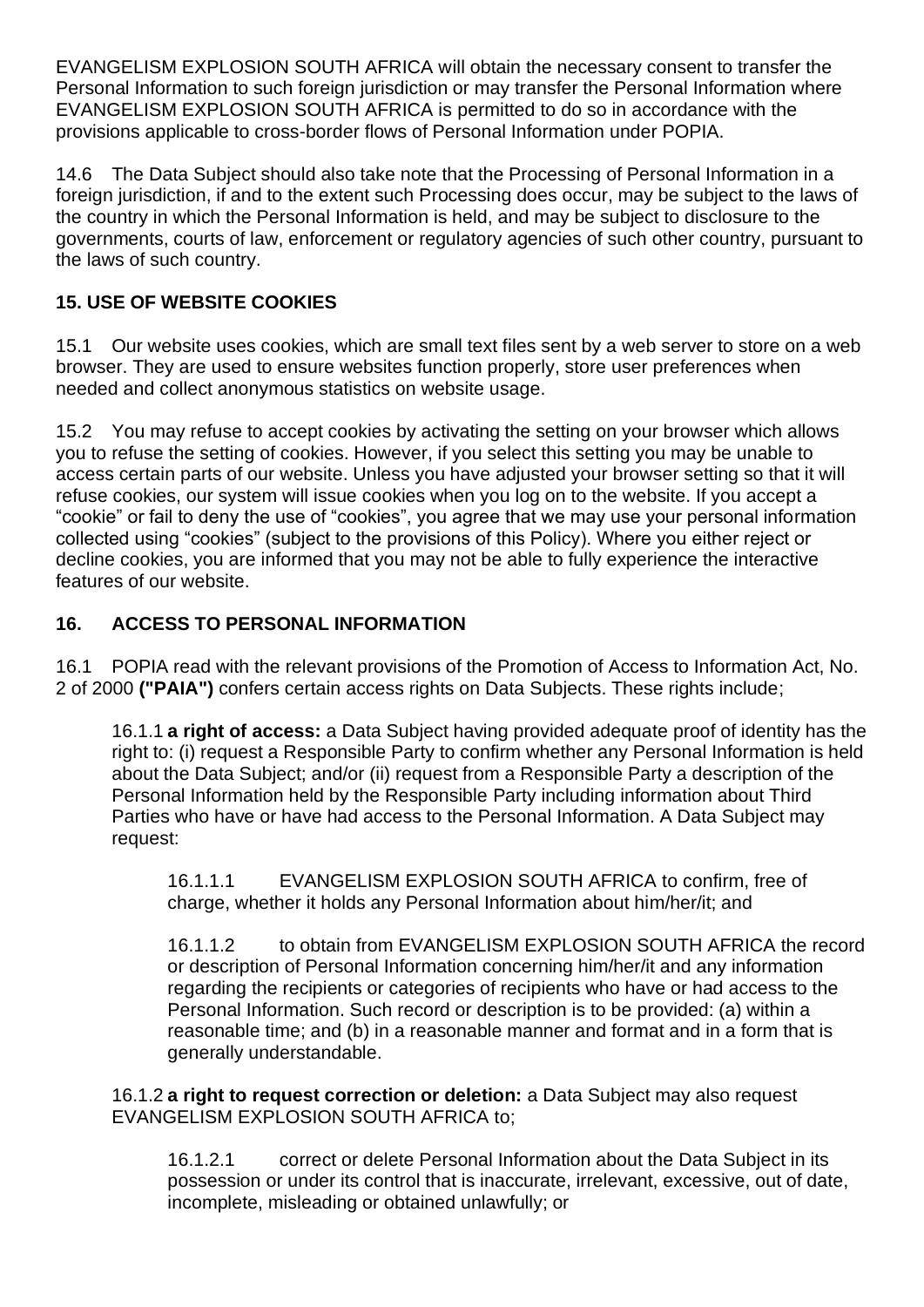16.1.2.2 destroy or delete a record of Personal Information about the Data Subject that EVANGELISM EXPLOSION SOUTH AFRICA is no longer authorised to retain records in terms of POPIA's retention and restriction of records provisions. On receipt of such a request, EVANGELISM EXPLOSION SOUTH AFRICA is required to, as soon as is reasonably practicable –

16.1.2.2.1 correct the information;

16.1.2.2.2 delete or destroy the information;

16.1.2.2.3 provide the Data Subject with evidence in support of the information; or

16.1.2.2.4 where the Data Subject and Responsible Party cannot reach agreement on the request and if the Data Subject requests this, EVANGELISM EXPLOSION SOUTH AFRICA will take reasonable steps to attach to the information an indication that correction has been requested but has not been made;

16.1.3 **a right to withdraw consent and to object to processing:** a Data Subject that has previously consented to the Processing of his/her/its Personal Information has the right to withdraw such consent and may do so by providing EVANGELISM EXPLOSION SOUTH AFRICA with notice to such effect at the address set out in paragraph 20. Further, a Data Subject may object, on reasonable grounds, to the Processing of Personal Information relating to him/her/it.

16.2 Accordingly, EVANGELISM EXPLOSION SOUTH AFRICA may request the Data Subject to provide sufficient identification to permit access to, or provide information regarding the existence, use or disclosure of the Data Subject's Personal Information. Any such identifying information shall only be used for the purpose of facilitating access to or information regarding the Personal Information.

16.3 The Data Subject can request in writing to review any Personal Information about the Data Subject that EVANGELISM EXPLOSION SOUTH AFRICA holds including Personal Information that EVANGELISM EXPLOSION SOUTH AFRICA has collected, utilised or disclosed.

16.4 EVANGELISM EXPLOSION SOUTH AFRICA shall respond to these requests in accordance with POPIA and PAIA and provide the Data Subject with any such Personal Information to the extent required by law and any of EVANGELISM EXPLOSION SOUTH AFRICA policies and procedures which apply in terms of the PAIA.

16.5 The Data Subject can challenge the accuracy or completeness of his/her/its Personal Information in EVANGELISM EXPLOSION SOUTH AFRICA records at any time in accordance with the process set out in the PAIA Manual for accessing information.

16.6 If a Data Subject successfully demonstrates that their Personal Information in EVANGELISM EXPLOSION SOUTH AFRICA records is inaccurate or incomplete, EVANGELISM EXPLOSION SOUTH AFRICA will ensure that such Personal Information is amended or deleted as required (including by any Third Parties).

#### **17. TIME PERIODS**

17.1 EVANGELISM EXPLOSION SOUTH AFRICA will respond to each written request of a Data Subject not later than 30 (thirty) days after receipt of such requests. Under certain circumstances,